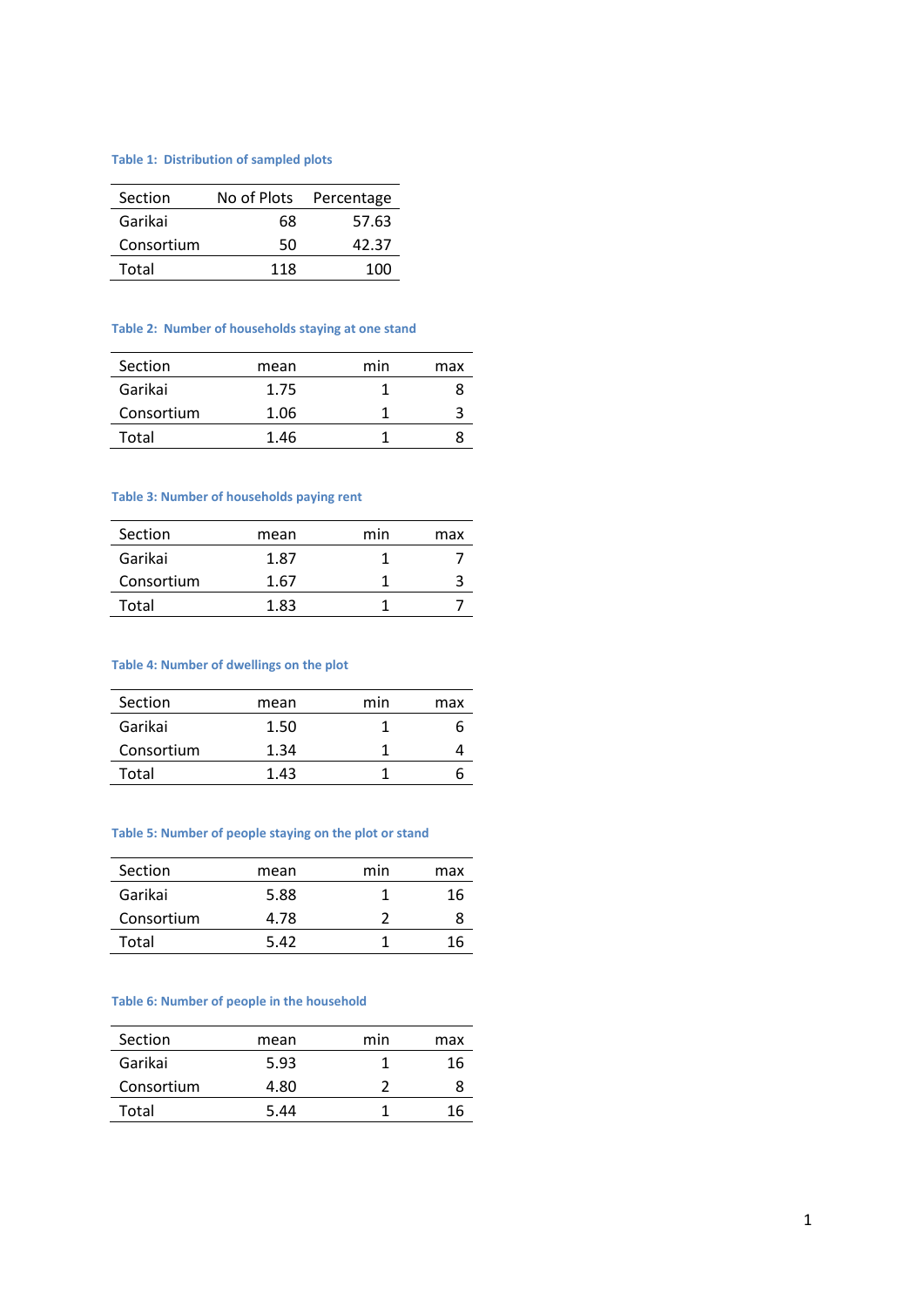# **Table 7: Number of male adults in the household**

| Section    | mean | min | max |
|------------|------|-----|-----|
| Garikai    | 1.87 |     |     |
| Consortium | 1.31 |     |     |
| Total      | 1.62 |     |     |

#### **Table 8: Number of female adults in the household**

| Section    | mean | min | max |
|------------|------|-----|-----|
| Garikai    | 1.58 |     |     |
| Consortium | 1.27 |     |     |
| Total      | 1.44 |     |     |

#### **Table 9: Number of male children in the household**

| mean | min | max |
|------|-----|-----|
| 1.98 |     |     |
| 1.95 |     |     |
| 1 97 |     |     |
|      |     |     |

#### **Table 10: Number of female children in the household**

| Section    | mean | min | max |
|------------|------|-----|-----|
| Garikai    | 1.70 |     |     |
| Consortium | 1.39 |     |     |
| Total      | 1.57 |     |     |

### **Table 11: Age of household head**

| Section    | mean  | min | max |
|------------|-------|-----|-----|
| Garikai    | 48.28 | 18  | 79  |
| Consortium | 38.96 | 12  | 56  |
| Total      | 44.39 | 17  |     |

#### **Table 12: Sex of household head**

|          |        | Garikai    |        | Consortium |               | Total      |
|----------|--------|------------|--------|------------|---------------|------------|
| Head Sex | Stands | Percentage | Stands | Percentage | <b>Stands</b> | Percentage |
| Male     | 40     | 58.82      | 35     | 70         | 75            | 63.56      |
| Female   | 28     | 41.18      | 15     | 30         | 43            | 36.44      |
| Total    | 68     | 100.00     | 50     | 100        | 118           | 100        |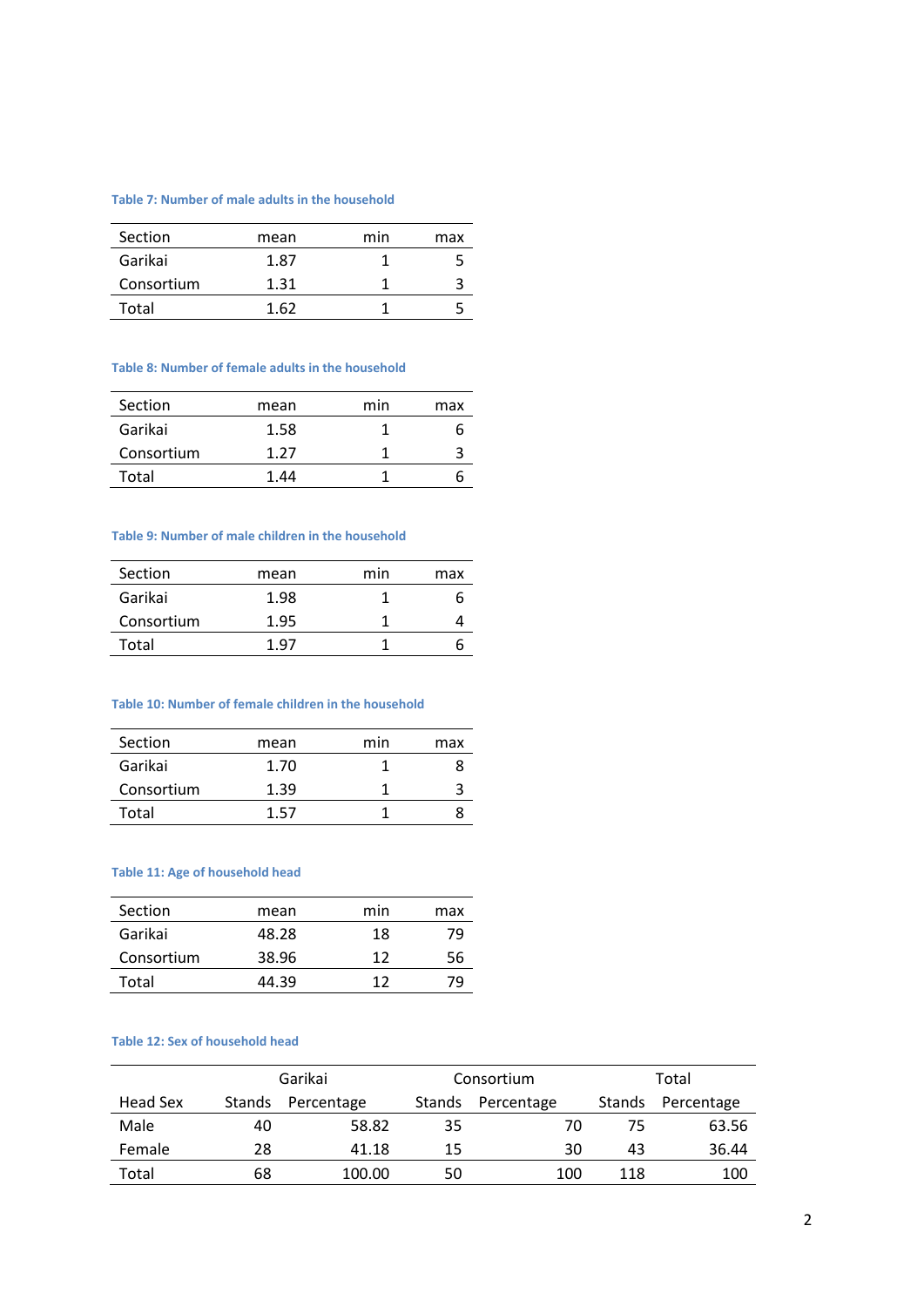# **Table 13: Marital status of household head**

|                       |               | Garikai    |               | Consortium | Total  |            |  |
|-----------------------|---------------|------------|---------------|------------|--------|------------|--|
| <b>Marital Status</b> | <b>Stands</b> | Percentage | <b>Stands</b> | Percentage | Stands | Percentage |  |
| Never married         |               | 2.94       |               |            | 3      | 2.54       |  |
| Married               | 54            | 79.41      | 46            | 92         | 100    | 84.75      |  |
| Divorced              | 5             | 7.35       | 3             | 6          | 8      | 6.78       |  |
| Widow                 | 5             | 7.35       | n/a           | n/a        | 5      | 4.24       |  |
| widower               |               | 2.94       | n/a           | n/a        | 2      | 1.69       |  |
| Total                 | 68            | 100.00     | 50            | 100        | 118    | 100        |  |

### **Table 14: Have had a dead spouse**

|             | Garikai       |            |        | Consortium | Total  |            |  |
|-------------|---------------|------------|--------|------------|--------|------------|--|
| Spouse died | <b>Stands</b> | Percentage | Stands | Percentage | Stands | Percentage |  |
| No          | 51            | 79.69      | 42     | 89.36      | 93     | 83.78      |  |
| Yes         | 13            | 20.31      |        | 10.64      | 18     | 16.22      |  |
| Total       | 64            | 100        | 47     | 100        | 111    | 100        |  |

### **Table 15: Marriage type for married household head**

|                                 | Garikai |            | Consortium |            | Total  |            |
|---------------------------------|---------|------------|------------|------------|--------|------------|
| Marriage type                   | Stands  | Percentage | Stands     | Percentage | Stands | Percentage |
| Don't Know                      | n/a     | n/a        |            | 2.08       |        | 0.93       |
| Traditional (customary, no reg) | 46      | 77.97      | 38         | 79.17      | 84     | 78.5       |
| Chapter 5:11 or 37              | 12      | 20.34      | 9          | 18.75      | 21     | 19.63      |
| Chapter 238 or 5:07             |         | 1.69       | n/a        | n/a        |        | 0.93       |
| Total                           | 59      | 100        | 48         | 100        | 107    | 100        |

# **Table 16: Number of wives in the marriage**

|       |        | Garikai    |        | Consortium |        | Total      |  |
|-------|--------|------------|--------|------------|--------|------------|--|
| Wives | Stands | Percentage | Stands | Percentage | Stands | Percentage |  |
| One   | 58     | 89.23      | 47     | 95.92      | 105    | 92.11      |  |
| Two   |        | 10.77      |        | 4.08       | a      | 7.89       |  |
| Total | 65     | 100        | 49     | 100        | 114    | 100        |  |

# **Table 17: Presence of Marriage certificate**

|                        | Garikai       |            | Consortium |            | Total  |            |
|------------------------|---------------|------------|------------|------------|--------|------------|
| <b>Has Certificate</b> | <b>Stands</b> | Percentage | Stands     | Percentage | Stands | Percentage |
| No.                    | 50            | 78.13      | 39         | 79.59      | 89     | 78.76      |
| Yes                    | 14            | 21.88      | 10         | 20.41      | 24     | 21.24      |
| Total                  | 64            | 100        | 49         | 100        | 113    | 100        |